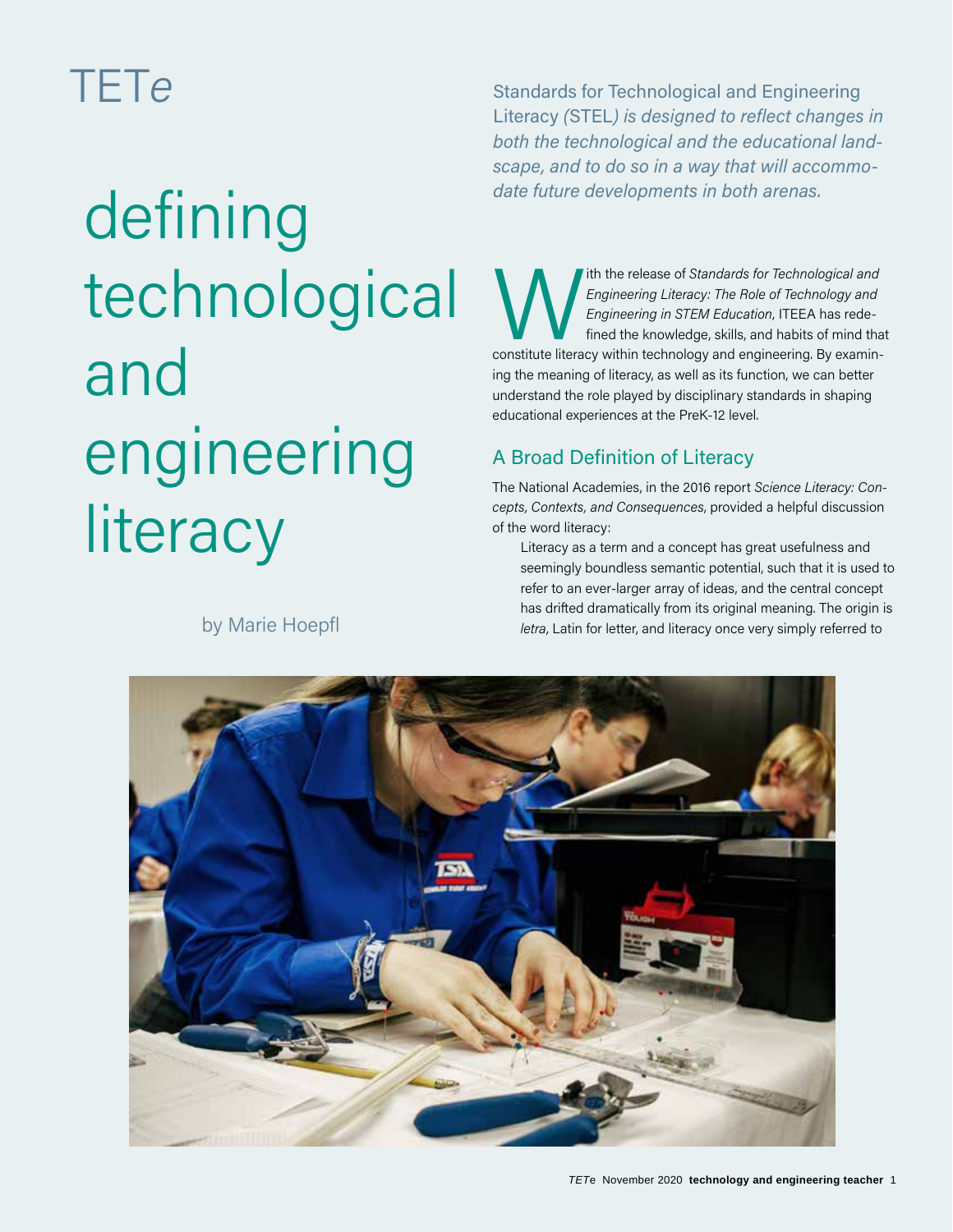the capacity to recognize letters and decode letter strings…. That circumscribed meaning has long been transcended. (National Academies of Sciences, Engineering, and Medicine [National Academies], 2016, p. 16).

That the definition of literacy has expanded dramatically is obvious from even the most cursory examination of the literature on literacy: digital literacy, environmental literacy, financial literacy, health literacy, spatial literacy, food literacy, and many others can now be added to more familiar disciplinary literacies such as scientific, mathematical, and technological literacy. A basic starting point to defining literacy in any field is that it represents knowledge and/or competence in a specified area. Thus, the task is to define what the elements of knowledge and competence are in the field of interest—in this case, in technology and engineering.

The National Academies (2016) report contrasted "foundational literacies"—such things as "numeracy, textual literacy, visual literacy, and understanding of graphs and charts"—from the more focused

"disciplinary literacy" that is associated with knowledge within the specific domain (p. 32). Both are useful concepts, and arguably the content standards for any disciplinary field must address both types of literacy.

A broad notion of literacy, particularly within a disciplinary field, must also acknowledge that what constitutes literacy is a shifting landscape, subject to change as cultural conditions change—what some have



Technological Literacy

Efforts to define, and arguments about the need for, technological literacy are widespread. Yet conveying the full meaning of this literacy is difficult when many people associate the word technology only with information technologies (Fleming, 1989; Heywood, 2017; Mitchell, 2017), or when the disciplinary fields that comprise STEM are conflated into a single entity, as is widely done. It is nevertheless important to try to tease out the unique characteristics of the various STEM literacies before examining their points of overlap and complementarity.

The much-quoted definition of technological literacy provided in *Standards for Technological Literacy* (*STL*) was: "The ability to use, manage, assess, and understand technology." A technologically literate person was said to be someone who understands "what technology is, how it is created, and how it shapes society, and in turn is shaped by society" (ITEA/ITEEA, 2000, p. 9). *STL* elaborated on the content that would underpin this understanding of

> technology by providing a detailed list of content standards. Defining such standards poses inherent challenges, however. Determination of what is essential technological content can depend on the cultural context as well as on changes over time and across different geographical settings. To minimize the effect of these contextual variations when defining standards, some argue for an emphasis on processes and actions—in other words, on the functional

called *situational literacy* (Fourez, 1997; National Research Council, 2002; Veldhoen & Crichton, 2019; Williams, 2009). More specifically, literacy in technology and engineering contains elements that are permanent, or time-independent, as well as elements that are "constantly evolving or changing" (Krupczak et al., 2016, p. 13). The overarching message for technology and engineering education is that because technological literacy is a fluid construct, "to maintain relevance its content [must] evolve as a function of changing cultural traditions. The utility of such a literacy would depend on its ability to adapt and keep pace with constant change" (Gagel, 1997, p. 22). *Standards for Technological and Engineering Literacy* (*STEL*) is designed to reflect changes in both the technological and the educational landscape, and to do so in a way that will accommodate future developments in both arenas.

or praxiological aspects of technological literacy (Gagel, 1997; Ingerman & Collier-Reed, 2011).

Gagel laid out what he called an "identity kit" for technological literacy, which would contain:

…those effectual elements having an inherent, unchanging, and enduring quality.... that would enable one to (a) accommodate and cope with rapid and continuous technological change, (b) generate creative and innovative solutions for technological problems, (c) act through technological knowledge both effectively and efficiently, and (d) assess technology and its involvement with the human lifeworld judiciously. (Gagel, 1997, p. 25).

From this praxiological point of view, "expertise (or enhanced literacy) is developed through repeatedly acting in technology and engineering contexts, building experience in the selective application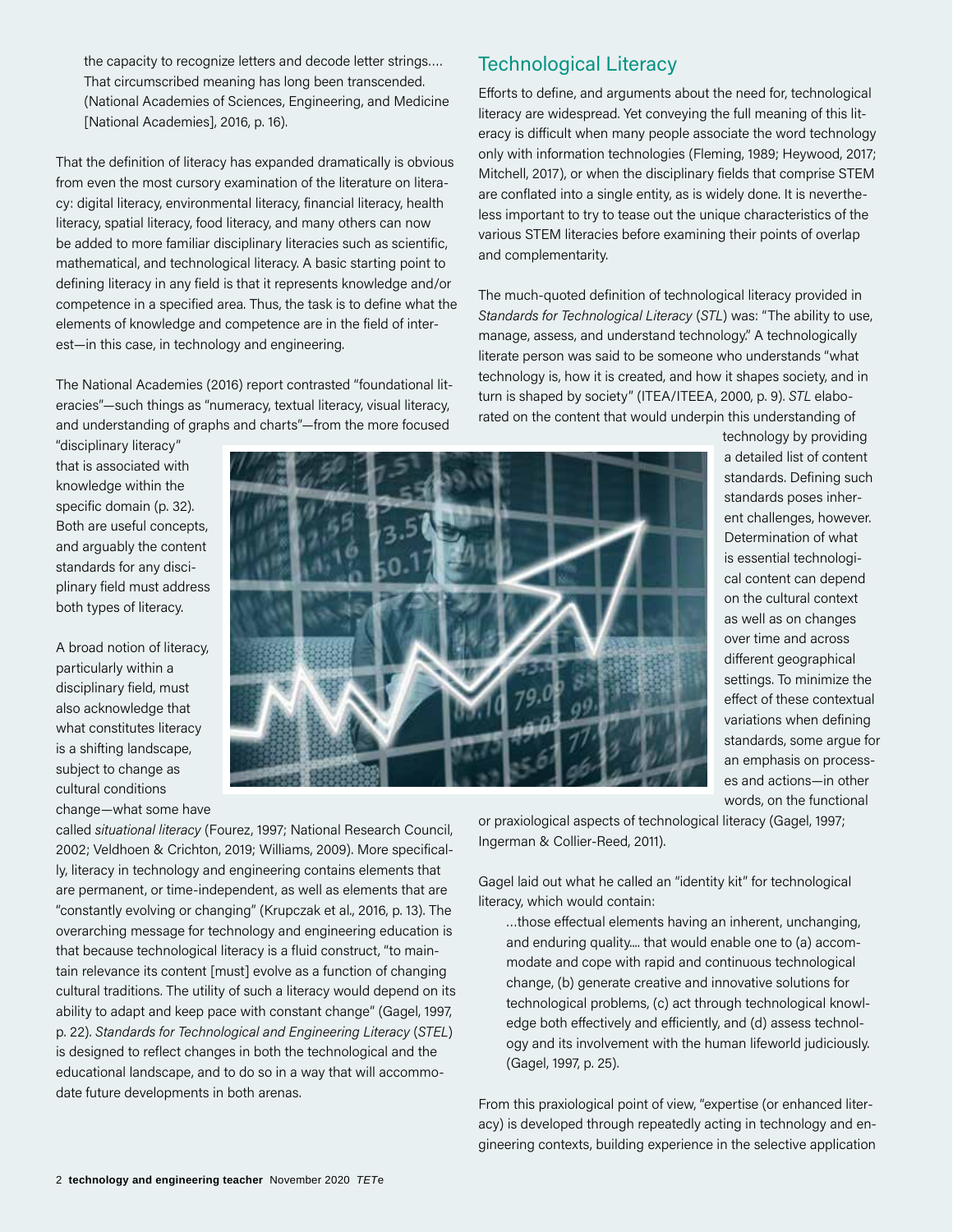of [technology and engineering] practices" (Tang & Williams, 2018, p. 14). Examination of *STEL* will show that the benchmarks are built to encourage repeated application of core knowledge and practices in increasingly rigorous ways across the grade bands as students progress through Grades PreK-12.

The process of design has long been a hallmark of the technology education classroom (Antink-Meyer & Brown, 2019; Williams, 2009), and this process figures heavily in existing content standards in science and technology at the national level, and in science, technology, and engineering at state levels (e.g., Carr et al., 2012; Koehler et al.,

2013). More recently, the term *engineering design* has seen wider use (e.g., ITEA/ITEEA, 2000/2002/2007;

New York State Department of Education, 1996; NGSS Lead States, 2013). It is in the area of design activity that it becomes most difficult to differentiate technology and engineering, because both areas rightly claim design as a core function within the discipline. The concept of "technological multiliteracy" proposed by Williams (2009, p. 246) may be helpful here in that it acknowledges the many synergies between technological and other forms of literacy and highlights the breadth of technological literacy—including, very importantly, "an awareness or appreciation of the relationships between technology, society, and the environment" (Williams, 2009, p. 246). Moreover, within technology other forms of design-based problem-solving (such as industrial design, graphic design, and so on) have been embraced in addition to engineering design (ITEA/ ITEEA, 2000/2002/2007).

# Engineering Literacy

More so than between other disciplines within STEM, technology and engineering are often conflated (e.g., Krupczak et al., 2016) and are frequently referred to by the unified phrase "technology and engineering." Given the frequent pairing of these terms, it might seem futile to try to define engineering literacy separately from technological literacy. For example, Asunda (2012) stated that "the idea of engineering literacy is synonymous with technological literacy, since it is difficult to differentiate between the two, though engineers may argue differently" (p. 48). Technologists might also find points of contention, such as with the characterization of engineer-

#### **Table 1.** *Differentiating Engineering and Technological Literacy* (from Krupczak et al., 2016, p. 11)

| <b>Engineering Literacy</b> | <b>Technological Literacy</b> |
|-----------------------------|-------------------------------|
| Process                     | Product                       |
| Verb (Actions)              | Noun (Objects)                |
| Narrow Focus                | <b>Broader Focus</b>          |



ing versus technological literacy shown in Table 1, which depicts technological literacy as being focused on products and objects, rather than on actions. Krupczak et al. (2016) elaborated on their comparison of the two disciplines, noting: "If engineering literacy is viewed as having a focus directed more toward understanding the process of creating or designing technological artifacts or systems, then technological literacy includes a broader view of the products or results of the engineering process as well as the relation between technology and society" (p. 12).

Antink-Meyer and Brown (2019) wrote, "Modern engineering and technology [have] common ancestors and significantly overlap, [but] they are not identical constructs" (p. 13). These researchers identified seven features that describe the nature of engineering knowledge. According to their analysis, engineering is solution-oriented ("because it is motivated by human problems and desires" [p. 7]), contextually responsive, empirical ("evidence-based modeling is the central means of data gathering and feedback" [p. 9]), and influenced by societal and cultural factors. They noted it also has personal and social dimensions that often involve working in interdisciplinary teams.

The National Academy of Engineering laid out three general principles in its framework for engineering literacy: "K-12 engineering education should emphasize engineering design…[It] should incorporate important and developmentally appropriate mathematics, science, and technology knowledge and skills...[and it]

should promote engineering habits of mind…[including] systems thinking, creativity, collaboration, and communication" (National Academy of Engineering [NAE], 2010, p. 45).

The extent to which engineering content and practices have been adopted by states was examined by both Carr et al. (2012) and Koehler et al. (2013). Koehler and colleagues specifically analyzed how much engineering content was written into states' science standards, whereas Carr and his team looked more broadly at all content standards. Koehler et al. found that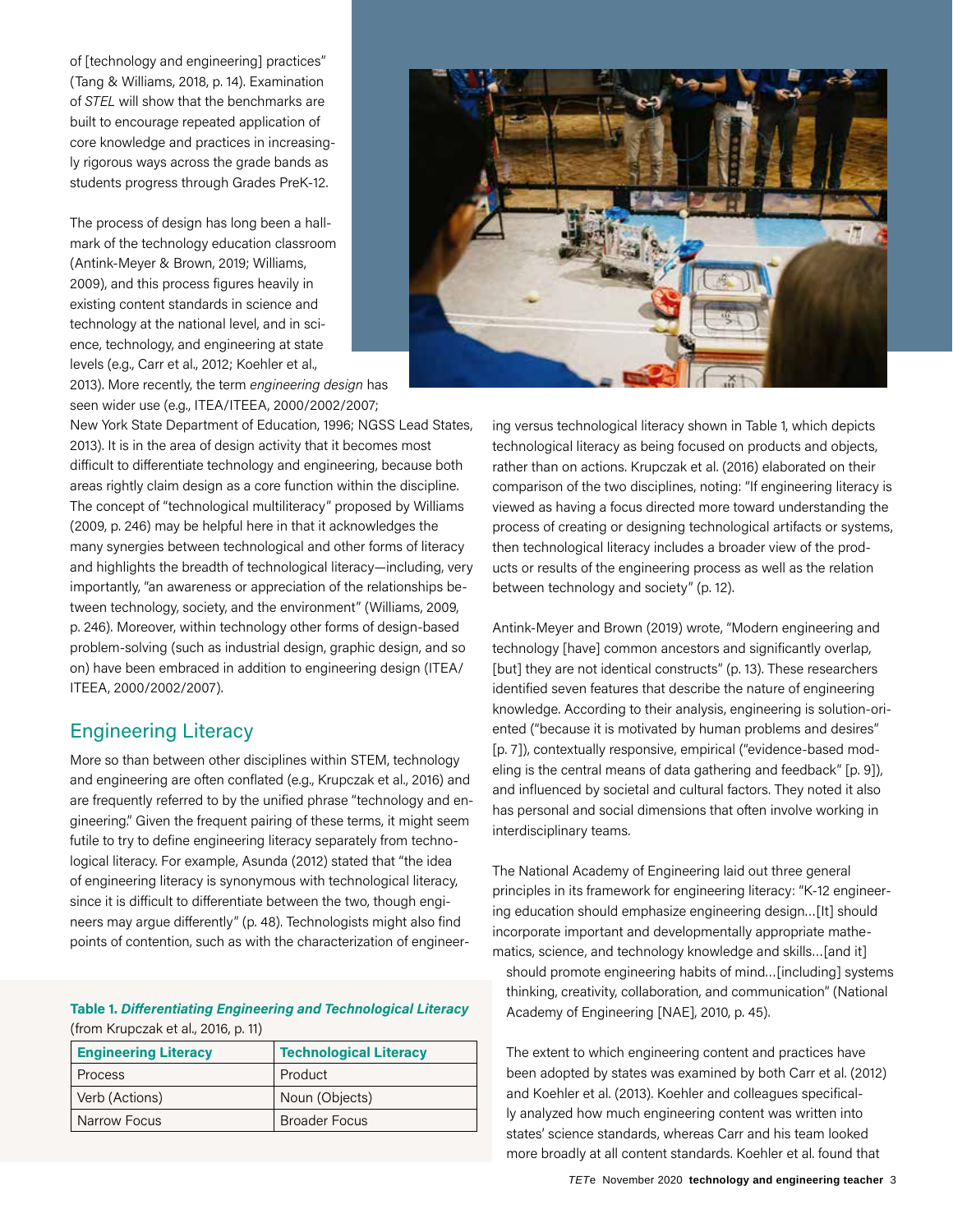New England, the Mid-Atlantic, and Great Lakes regions reflected the greatest amount of engineering content in their state science standards, and noted that some states "have used [the Science, Technology, and Society approach] as the bridge between the disciplines of science and technology" (Koehler et al., 2013, p. 10). Taking a broader census, Carr et al. found that 36 U.S. states had a "strong presence of engineering" in their educational standards (p. 549), with 11 states having explicit engineering standards and another six presenting engineering in the context of technological design.

# Scientific Literacy

As with other forms of literacy, there are differing thoughts about what constitutes scientific literacy. According to a 2016 National Academies report on the topic, scientific literacy was broadly defined as having "some level of familiarity with the enterprise and practice of science" (National Academies, 2016, p. 1). A central theme of the National Academies' work on this topic is that scientific literacy should be considered a characteristic not only of individuals, but also of communities and societies (National Academies, 2017). As early as 1971, the National Science Teachers Association declared scientific literacy to be "the most important goal of science education" because it allows individuals to use scientific understanding and values to "make everyday decisions" (National Academies, 2019, p. 27).

The National Academies' report *Science Literacy* (2016) noted that the definition of scientific literacy has changed over the years as ideas about science have changed. The report summarized definitions of scientific (or science) literacy by identifying seven elements that were evident across the multiple definitions they examined to create "a sort of theoretical common ground… [of what] many scholars expect would be useful or valuable" in relation to scientific knowledge (National Academies, 2016, p. 137). These included foundational literacies; content knowledge ("scientific terms, concepts, and facts"); understanding of scientific practices (broadly speaking, "how scientists do science"); identifying and judging scientific expertise; epistemic knowledge ("how the procedures of science support the claims made by science"); cultural understanding of science (which "acknowledged the interrelationships of science and society"); and dispositions and habits of mind (which might include "inquisitiveness, open-mindedness, a valuing of the scientific approach to inquiry, and a commitment to evidence") (pp. 32-33).

These seven elements were operationalized neatly in the following definition found in the 1996 *National Science Education Standards*:

Scientific literacy means that a person can ask, find, or determine answers to questions derived from curiosity about everyday experiences. It means that a person has the ability to describe, explain, and predict natural phenomena. Scientific literacy entails being able to read with understanding articles about science in the popular press and to engage in social conversation about the validity of the conclusions. Scientific

literacy implies that a person can identify scientific issues underlying national and local decisions and express positions that are scientifically and technologically informed. A literate citizen should be able to evaluate the quality of scientific information on the basis of its source and the methods used to generate it. Scientific literacy also implies the capacity to pose and evaluate arguments based on evidence and to apply conclusions from such arguments appropriately (National Academy of Sciences, 1996, p. 22).

In the current *Next Generation Science Standards* (*NGSS*), scientific literacy is still seen as a compelling need, although the term isn't explicitly defined as in past science standards documents. *NGSS* is based, in part, on the National Academy of Sciences report, *A Framework for K-12 Science Education* (National Research Council, 2012). This report made a much more concrete connection between science and engineering, notably structuring the discussion about science education around three "dimensions" that are echoed in *NGSS*. "Dimension 1 describes scientific and engineering practices. Dimension 2 describes crosscutting concepts… those having applicability across science disciplines. Dimension 3 describes core ideas in the science disciplines and of the relationships among science, engineering, and technology" (National Research Council, 2012, p. 29). As these dimensions suggest, at the same time that the door was opened more widely to engineering (and, to a lesser extent, to technology), an effort was made to pare down the "cornucopia of information" to a manageable set of ideas that could represent "core knowledge" (p. 31).

The disciplinary core ideas that form the principal share of *NGSS* are largely based around the conventional subcategories of science education, encompassing the physical, life, and earth sciences. However, these also include elements related to the engineering design process. Similarly, the crosscutting concepts include one that focuses on the interdependence of science, engineering, and technology and another on the influence of engineering, technology, and science on society and the natural world.

# Toward a Broader STEM Literacy

The past 10 to 20 years have seen a marked expansion of interest in interdisciplinary STEM approaches, with the acronym STEM becoming a common part of the conversation among educators and members of the public (e.g., National Governors Association, 2007; Zollman, 2012). ITEA (now ITEEA) expanded its name to include the word engineering in 2010. *NGSS* and its precursor reports, including *Project 2061* (American Association for the Advancement of Science [AAAS], 2007), embraced the connections between the STEM disciplines. STEM is seen as an "interdisciplinary area of study that bridges the four areas of science, technology, engineering, and mathematics. STEM literacy does not simply mean achieving literacy in these four strands or silos" (National Governors Association [NGA], 2007, p. 7). Yet, because it is a relatively new term and because effective interdisciplinarity dictates working beyond and outside of these silos, "STEM literacy" has still not been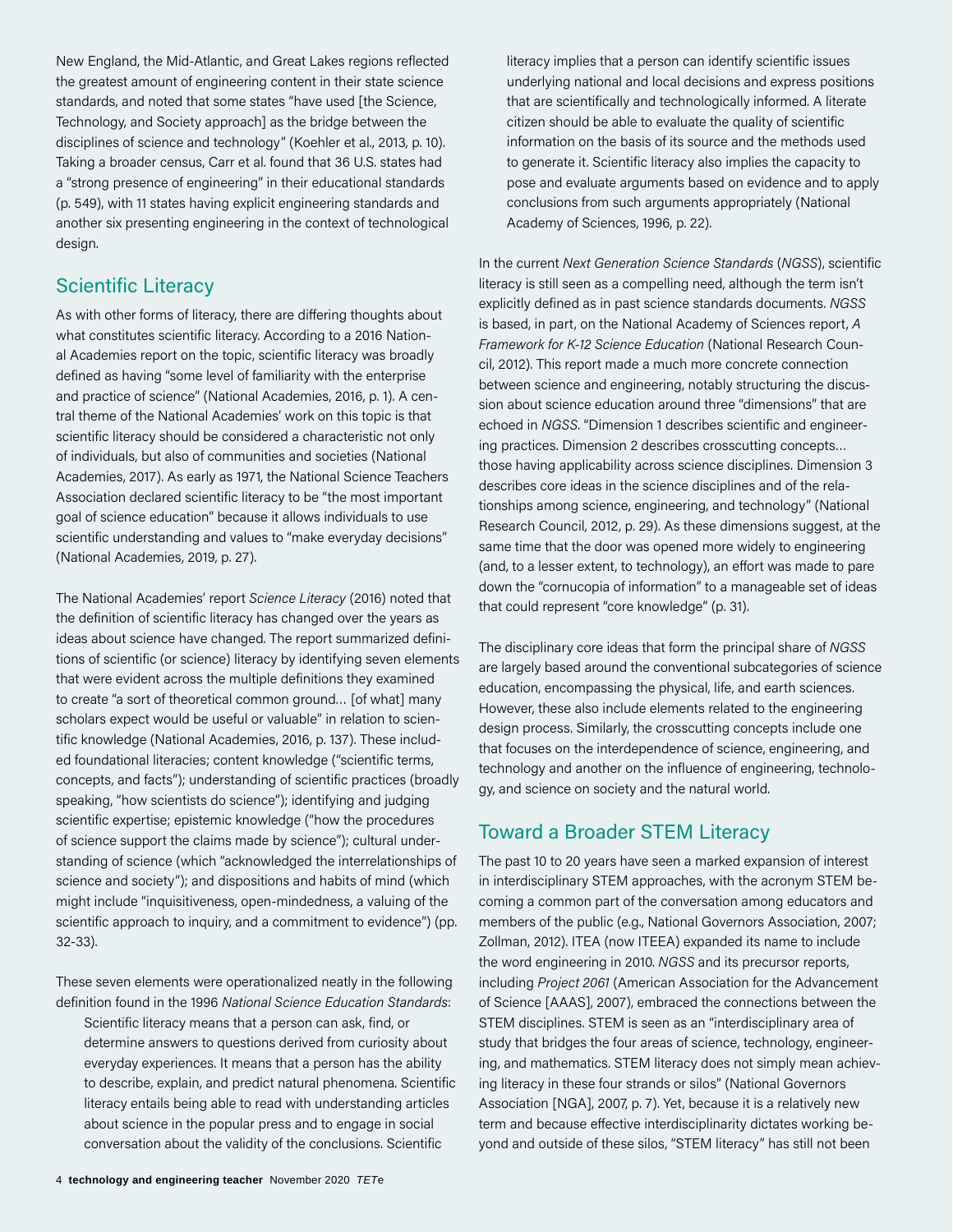precisely defined (Cencelj et al., 2019; Zollman, 2012), and the wide-ranging definitions of STEM and its component parts "present an obstacle for the field to have meaningful conversation revolving around STEM literacy" (Tang & Williams, 2018, p. 2). Two points seem clear, however: (1) STEM is a unitary force that must be reckoned with; and (2) technology and engineering must better establish their roles in this disciplinary quartet, including better articulating the core elements of their respective disciplinary literacy.



With respect to the first point, Zollman (2012) articulated a vision for how we might think about STEM literacy that detailed a model for STEM as a unified entity, even as it suggested that the core

content areas contain their own specific educational objectives: In education, we need to view STEM literacy as a dynamic process, spotlighting the three strata in the STEM literacy process: educational objectives of the content areas; cognitive, affective, and psychomotor domains from learning theory; and economic, societal, and personal needs of humanity. Such a vision allows us to evolve from focusing on *learning for STEM literacy* to using *STEM literacy for continued learning* (Zollman, 2012, p. 18).

This dualistic vision of STEM literacy was described by Tang and Williams (2018), who wrote: "STEM literacy is more than the sum of its parts. What STEM literacy provides that the independent disciplines do not, is also a holistic understanding of how concepts, processes, and ways of thinking can be integrated and applied to the design of a solution to a real-world problem. These 'wicked' problems often require an interdisciplinary approach rather than a singular disciplinary approach" (p. 18). These authors proposed that, because there are specific skills and knowledge reflective of each disciplinary area, we might better use the phrase "S.T.E.M. literacies" (p. 18) to refer to the kind of literacy we wish to emphasize. The idea of "STEM literacies" was also promoted by Cencelj et al. (2019), who said, "While science, mathematical, engineering, and technological literacy may well refer to competences sharing common roots and a set of common attributes, they are ultimately different kinds of literacy competences, which serve different goals, lead to different results, and must therefore be developed systematically, each of them separately" (p. 133). In spite of this recognition that the STEM fields have different goals and disciplinary content, and in the face of inconsistent models for how to best integrate STEM into the K-12 school curriculum, there is some agreement that an interdisciplinary approach will lead to the kind of functional literacy required to solve our pressing societal needs (Heywood, 2017; Mitchell, 2017). Educators who use *STEL* will note that the ancillary resources provided as part of the development work include crosswalks with science, math, English/Language Arts, and

information technology standards that highlight the connection points between the disciplines.

With respect to the second point, that technology and engineering need to better articulate their roles in STEM, the National Governors Association called for increased support for emerging work on the "'T' and 'E' of STEM," as a key strategy to "increase the relevancy of STEM to students' lives" (NGA, 2007, p. 19), and U.S. schools must do more to incorporate technology and engineering in their curricula (Mitchell, 2017). Even in the absence of standards that focus solely on K-12 engineering education, engineering content features prominently in both *NGSS* and *Standards for Technological and Engineering Literacy*, a trend that is likely to be expanded in the coming years as states modify their educational standards and through the development of the Technology and Engineering Literacy component of the National Assessment of Educational Progress (Institute of Education Sciences/National Center for Education Statistics, 2019). Through careful integration of content and processes associated with diverse fields of study, including mathematics and science, technology and engineering education can embody the kind of STEM literacy that enables students to tackle "wicked" problems.

The task for any standards document is to provide "sufficient unpacking of how literacy is conceptualized or operationalized" within the given disciplinary field (Mirra & Garcia, 2019, p. 2). Ultimately, standards must lay out a coherent path to guide educational experiences that will prepare young people for successful participation in a future that will certainly contain new challenges, new questions, and new opportunities.

### References

American Association for the Advancement of Science and National Science Teachers Association. (2007). *Atlas of science literacy: Project 2061.* Washington, DC: Author. [www.project2061.](http://www.project2061.org/publications/sfaa/) [org/publications/sfaa/](http://www.project2061.org/publications/sfaa/)